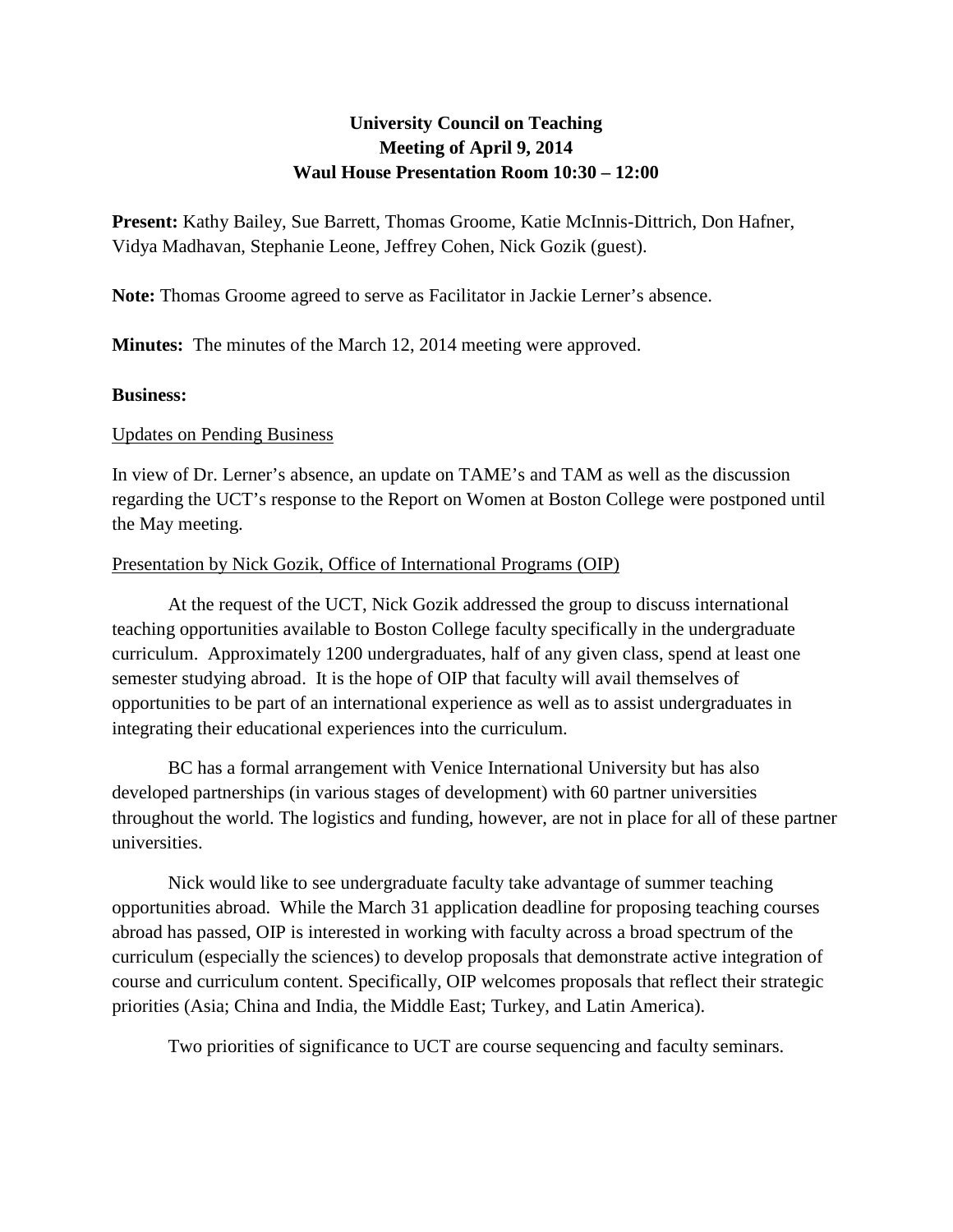Course sequencing: OIP is interested in moving beyond the traditional Junior Year Abroad experience in which the courses students take abroad may "stand alone" as opposed to being integrated into the larger curriculum. Faculty could be helpful in integrating the on-campus educational experience with the off campus experience. For example, the international course that focuses on Islam in Spain occurs on a continuum from a full developed course students take before going to Spain, through the trip to Granada which builds on the BC course, to post-trip content that integrates the student's experience into courses back on campus. Nick feels that the faculty, in conjunction with OIP, can assist in making the international experience more challenging and more intense by promoting this type of continuum of education as well as developing opportunities of interdisciplinary coordination using courses already in place. Questions raised by faculty to this proposal include: Would the specialized course work before or after the trip be considered as part of the core curriculum? (Answer: It depends on the course and whether is actually reflects the requirements of the core or not) and How is it determined which existing courses could be adapted to reflect the specialized knowledge required for some international experiences? (Answer: Each area of the core curriculum would need to determine what a base level of content should be to reflect a core requirement). Committee members suggested that collaboration might be especially fruitful with other Jesuit universities throughout the world and recommended those associations be explored.

Faculty Seminars: Nick moved the discussion into OIP's interest in developing faculty seminars, cohorts of faculty who participate in condensed international experiences (two weeks) to develop expertise in a thematic area (e.g. water in India). The multidisciplinary perspective a mixed cohort of faculty would better inform the goal of enhanced course sequencing and integration with the core curriculum. Such an effort might focus on faculty without a lot of international experience who then adapt the course(s) he or she teaches to integrate what was learned in the international experience. The intent of that approach would be to focus on nontraditional places in the curriculum to expand a global perspective, specifically beyond a traditional Western European experience. The question of funding such a program remains. Members of the committee requested that Nick follow up with UCT as this idea develops and perhaps he can address the committee on another occasion.

## BC Partnership with Saudi Arabian university in Medina

Kathy Bailey indicated that Pat DeLeeuw has been approached regarding BC's interest in doing a videoconference course on women's issues in Islamic nations with a group of women in Saudi Arabia. As Medina is a very conservative Islamic area which does not allow men and women to take courses together, it would be necessary to honor that social norm from the Boston College's participation as well. This would suggest that male students would face significant challenges taking this course. However, if the course is considered to be housed in Saudi Arabia, local norms could be honored. It was recommended that when the course was listed that it require "instructor approval" prior to registration to accommodate these special requirements.